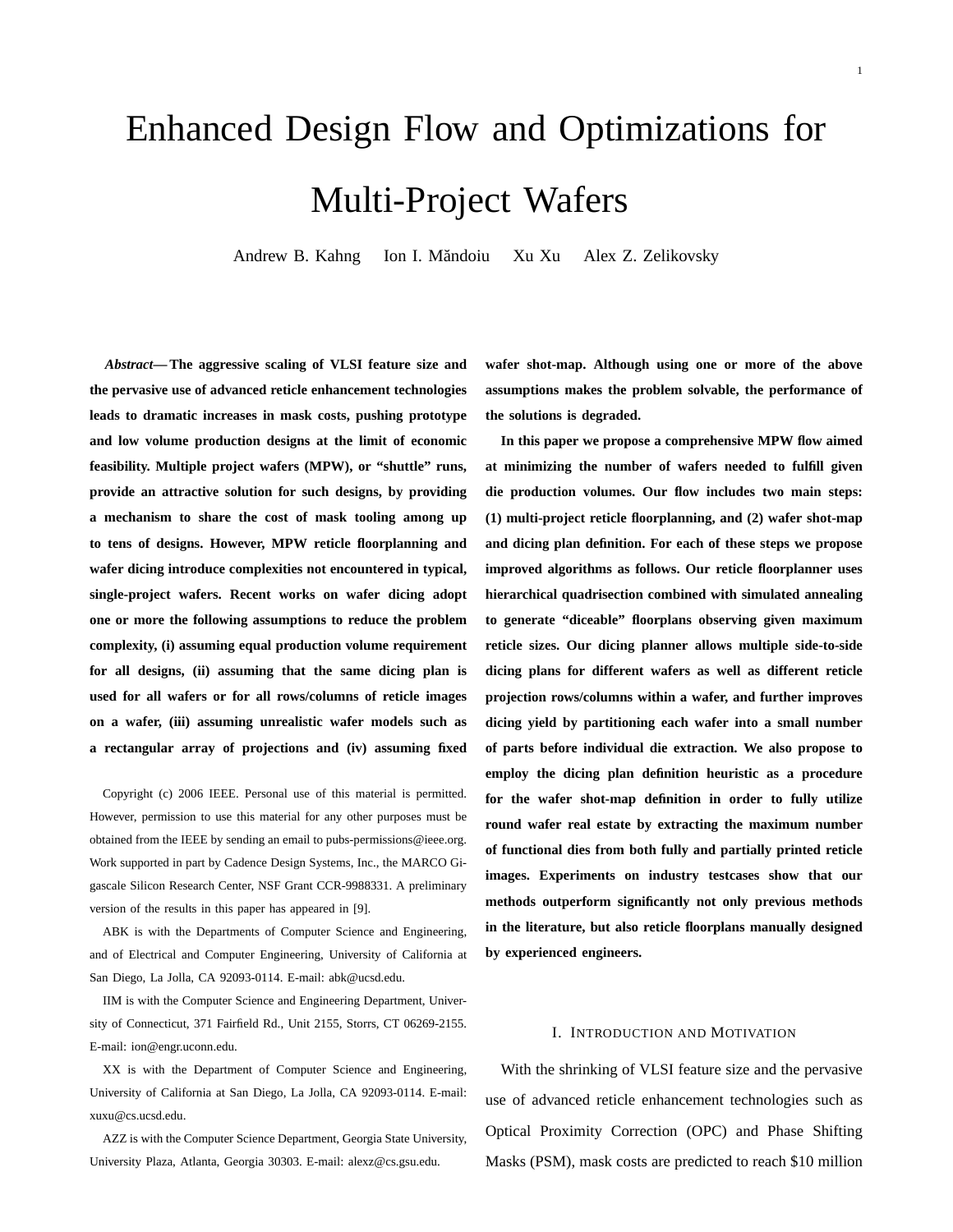by the end of the decade. These high mask costs push prototyping and low volume production designs at the limit of economic feasibility since the costs cannot be amortized over the volume. Multiple Project Wafers (MPW), or "shuttle" runs, provide an efficient method to reduce the cost [11]. Thus, MPW has now become a commercial service offered by both independent providers such as MOSIS and CMP and semiconductor foundries such as the TSMC and IBM. An overview of related multi-layer mask technologies, which rely on sharing the reticle space between multiple layers of the *same* design, typically via blading, is given in [3].

Most previous papers on MPW reticle floorplanning rely on an "ideal-dicing" model which assumes either zero dicing loss [4] or arbitrary margins in the floorplan formulation. Chen and Lynn [5] considered the problem of finding the minimum area slicing floorplan, with 90 degree chip rotation allowed. Xu et al. [14] studied the MPW mask floorplanning under die-alignment constraints imposed by the use of dieto-die mask inspection. All these approaches assume that all dies can be obtained, which is impractical for current sideto-side wafer dicing technology. A grid-packing formulation for MPW mask floorplanning is proposed in [1] and [2], with the assumption that arbitrary blank area can be left on a die. However, in practice, arbitrary margins can not be tolerated due to package requirement.<sup>1</sup>

*Side-to-side dicing based floorplanners* consider the constraints imposed by the current side-to-side dicing technology. Due to the complexity of the general dicing problem, it is crucial to simplify the dicing problem and use a fast yet accurate wafer cost evaluator in the floorplanners. According to the different dicing simplification methods, the current reticle floorplanners can be divided into three categories.

• *Single wafer dicing plan (SWDP) assumption based floorplanners* assume that all wafers share the same 1No margins are allowed for our industry testcases from CMP.

dicing plan. Kahng et al. [8] were the first to consider the side-to-side wafer dicing problem with SWDP assumption. They propose three optimal integer linear programming (ILP) solutions and a fast heuristics for wafer cost evaluation. The fast wafer cost evaluator is used in a sequence pair based simulated annealing floorplanner. Recently, Kahng et al. [10] proposed a grid floorplanner. The wafer cost of grid floorplans can be directly calculated with a close form formula. Therefore, it is even practical to apply branch and bound algorithm to exhaustively search the whole solution space for small testcases. However, the close-form wafer cost calculation also depends on the impractical assumption that a wafer is a rectangular array of projections. Also the runtime of the proposed branch and bound algorithm may explode for large testcases.

• *Single row and column dicing plan (SRCDP) assumption based floorplanners* employ the assumption that all rows and columns of reticle images within a wafer are diced using the same set of cuts. Xu et al. [15], [16] formulate the dicing problem as a minimum coloring problem. Wu et al. [12] extend the min-coloring based dicing approach by proposing three ILP formulations for optimal minimum coloring. In [13], they propose to perform chip replication and give integrated ILPs for simultaneous floorplanning and dicing which are impractical even for small testcases due to large runtime.

In this paper we propose a comprehensive MPW flow aimed at minimizing the number of wafers needed to fulfill given die production volumes. Our flow includes two main steps: (1) multi-project reticle floorplanning, in which the reticle floorplan is designed for the given list of dies with fixed shot-map and simplified dicing cost evaluation; and (2) wafer shot-map and dicing plan definition, in which the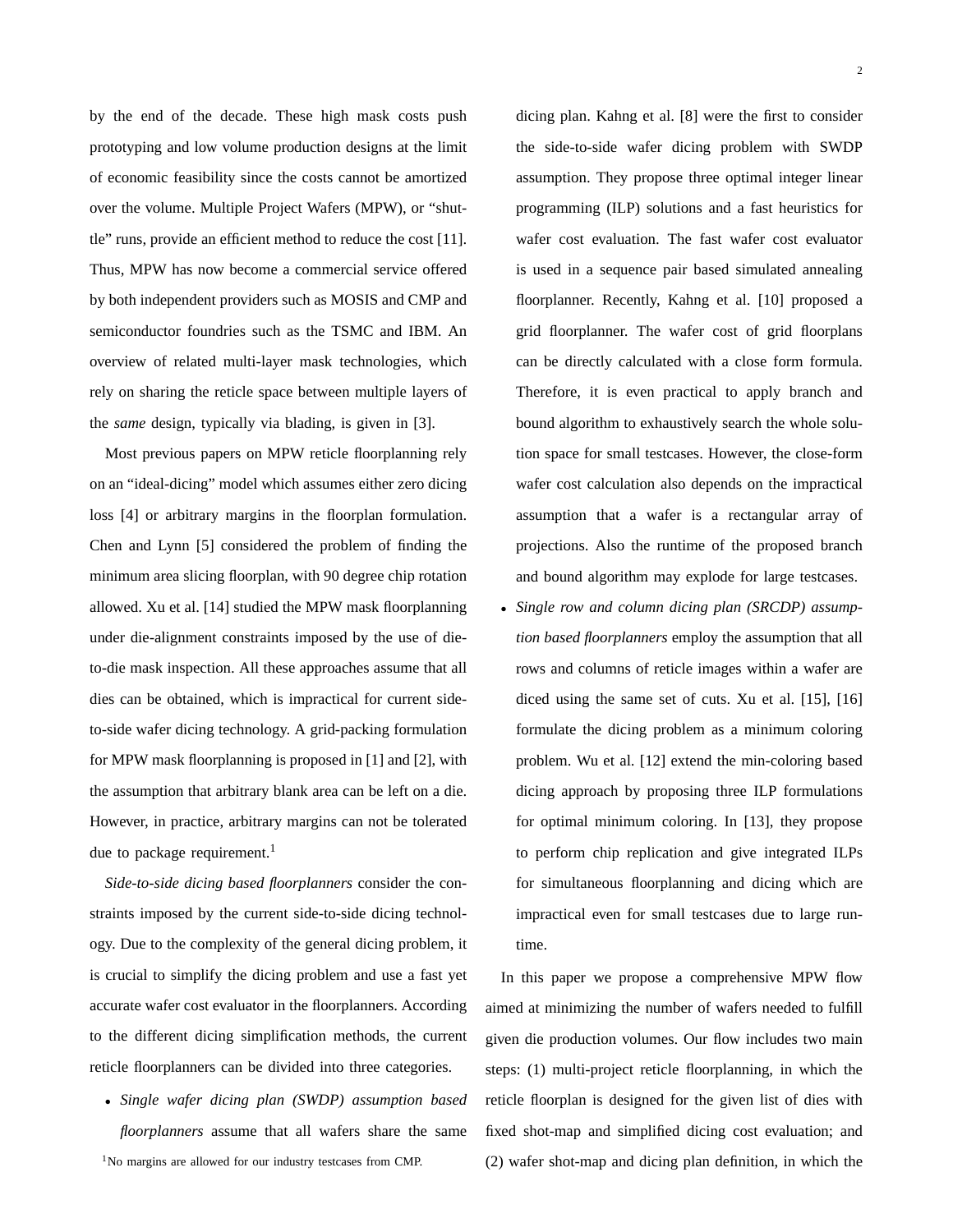exact dicing plan and wafer center location is determined for the floorplan generated in Step 1. In Step 2, the dicing plan generation algorithm is included in the wafer shot-map definition algorithm for accurate wafer cost calculation. Our contributions are as follows. For the first flow step, we propose an algorithm based on fixed hierarchical quadrisection structure which is suitable for fast wafer cost evaluation with simulated annealing to generate "diceable" floorplans observing given maximum reticle sizes. Our algorithm leads to an average reduction of 10-20% in the required number of wafers compared to reticle floorplans manually designed by experienced industry engineers. For the second step, we give an integer program which can be used to find in practical time the *optimal* dicing plan under the SRCDP assumption. We also give a two-level optimization algorithm that simultaneously allows multiple dicing plans for different wafers and for different reticle projection rows/columns within a wafer. We also show the advantages of partitioning each wafer into a small number of parts before individual die extraction. For a fixed reticle floorplan, the two-level optimization algorithm is shown to give an average reduction in the required number of wafers of 42% without wafer partition, and of 47%, respectively 63%, when partitioning into 2 or 4 parts. Finally, we propose to include wafer shotmap definition, which has not been previously considered in the context of MPW, in order to fully utilize the real estate on round wafers by extracting the maximum number of functional dies from both fully and partially printed reticle images. This optimization is shown to yield an average reduction of 13.6% in the required number of wafers for a reticle floorplan.

The rest of the paper is organized as follows. In the next section we describe the basics of MPW with side-to-side wafer dicing. In Section III, a novel hierarchical quadrisection method is presented for reticle floorplanning. Section



Fig. 1. Four quadrant dicing: the wafer is first divided into four quadrants, then each quadrant is diced independently using side-to-side cuts.

IV describes the multiple dicing plan (MDP) advantages and give a novel two-level optimization algorithm. Section V combines the wafer shot-map definition with dicing plan definition for further wafer cost reduction. Finally, in Section VI we give experimental results comparing proposed methods on industrial testcases.

## II. PRELIMINARIES

A wafer consists of a number of reticle projections arranged in a number of reticle image *projection rows* and *projection columns*. Each projection is a copy of the same reticle image. In the prevalent "side-to-side" wafer dicing technology, the diamond blades can not stop at arbitrary points during cutting; consequently, all projections in the same projection row (or column) will share the same horizontal (or vertical) cutlines. In this paper, we extend side-toside dicing to allow preliminary partitioning of each wafer into a small number of parts (e.g., halves or quarters)as shown in Figure 1 so that the side-to-side dicing plans for the parts can be independent from each other.

Following  $[8]$ , two dies  $D$  and  $D'$  on a reticle are said to be in *vertical (resp. horizontal) dicing conflict* if no set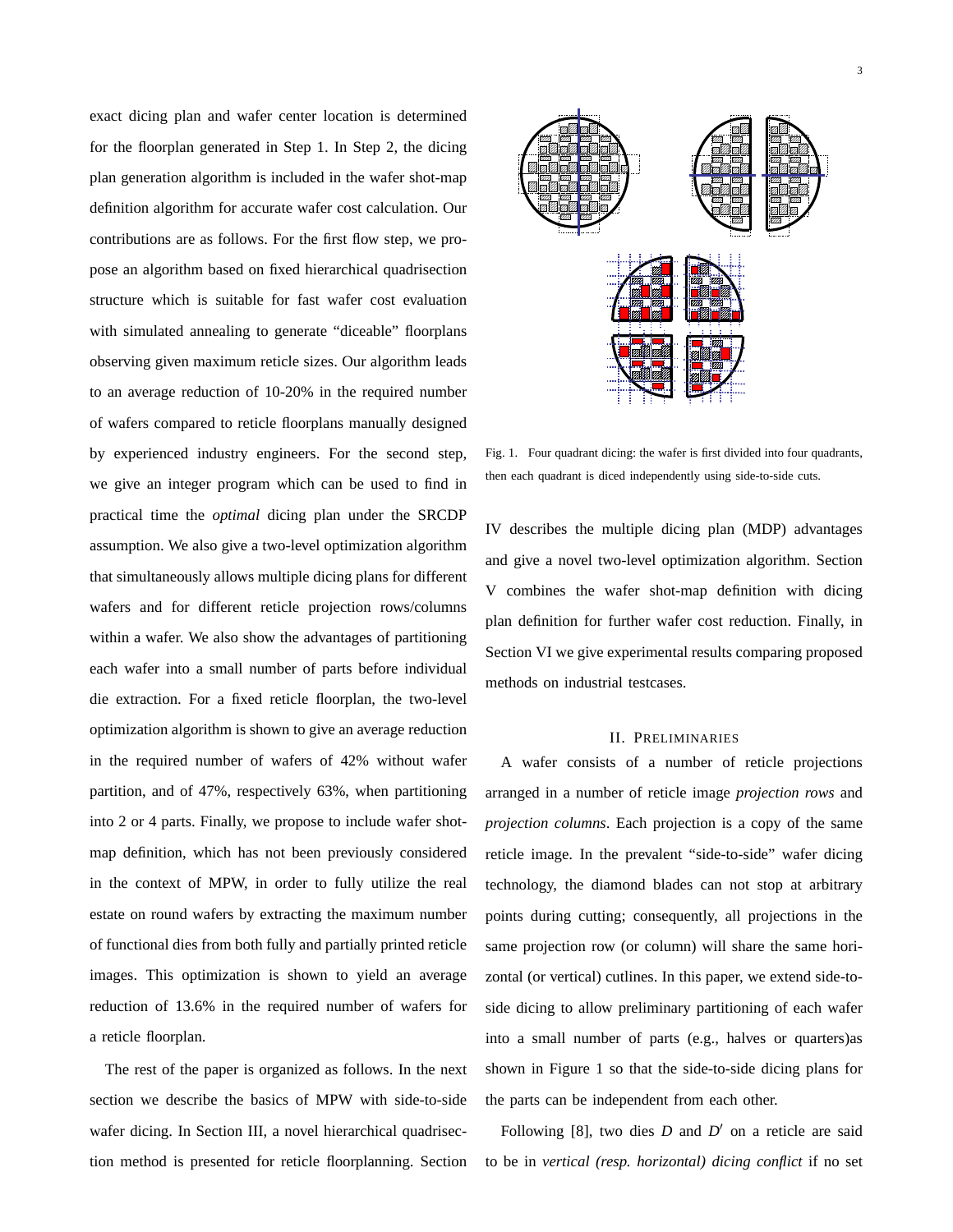of vertical (resp. horizontal) cuts can legally dice both *D* and  $D'$ . Let  $D$  denote the set of dies on a given reticle. The *vertical reticle conflict graph*  $R_v = (D, E_v)$  is the graph with vertices corresponding to the dies and edges connecting pairs of dies in vertical dicing conflict. The *horizontal reticle conflict graph*  $R_h = (D, E_h)$  is defined similarly. As usual, a set of vertices in a graph is called independent if they are pairwise nonadjacent. A *maximum horizontal (or vertical) independent set* is a subset of *D* which can be sliced out by a set of horizontal (or vertical) cutlines; the set of cutlines used for a wafer are called as a *wafer dicing plan*. The *dicing yield* of a die *D* is defined as the number of legally diced copies of *D* divided by its volume requirement. The *wafer dicing yield* is defined as the minimum dicing yield over all dies  $D \in D$ , which needs to be at least 1.

## III. RETICLE FLOORPLANNING

In this section, we focus on the following MPW reticle floorplanning problem: Given a maximum reticle size, and the size and required volume for each die, find a reticle floorplan (allowing die rotations) and a wafer dicing plan minimizing the number of used wafers.

Compared with other floorplanning problems, the main difficulty of the MPW reticle floorplanning problem lies in the wafer cost calculation. To simplify and speed up the estimation of wafer cost and dicing plan yield, we use hierarchical quadrisection-based floorplanning. The reticle floorplan is based on a hierarchical quadrisection mesh which is constructed in the following recursive way.

• At Level 1, the reticle area is divided into 4 regions with one horizontal line and one vertical line:  $R(1,1), R(1,2), R(1,3)$  and  $R(1,4)$ , where  $R(i, j)$  is the *j th* Region for Level *i*.

• At Level  $i + 1$ , each region at Level *i*,  $R(i, j)$ , is

divided into 4 regions with one horizontal line and one vertical line:  $R(i+1,4^{j-1}+1)$ *,*  $R(i+1,4^{j-1}+2)$ *,*  $R(i+1,4^{j-1}+2)$ 1, $4^{j-1}$  + 3) and  $R(i+1,4^{j-1}$  + 4).

Finally, there are  $4^l$  regions at Level *l*. Figure 2(a) shows a mesh of Level 2. The constructed mesh is "soft" since the dimensions of regions are determined by the dies within the regions. The number of level *l* is chosen such that  $4^l$  is greater than the number of dies. $<sup>2</sup>$  Then we place the dies in</sup> the regions of Level *l* mesh such that each region  $R(l, j)$  ( $j =$ 1*...*4*<sup>l</sup>* ) contains at most one die. Different die placements lead to different reticle floorplans. Figure 2 (b) and (c) show two different reticle floorplans for a set of 10 dies based on the same mesh in Figure 2(a). A simulated-annealing based algorithm is used to find the best die placement.

We denote the width of the region  $R(i, j)$  as  $W(R(i, j))$ and the height as  $H(R(i, j))$ . The hierarchical quadrisection allows computing height and width in a bottom-up manner.

- At Level *l*, if there is a die in the region  $R(l, j)$ ,  $W(R(l, j))$  is equal to the width of the die and  $H(R(l, j))$  is equal to the height of die; otherwise,  $W(R(l, j)) = H(R(l, j)) = 0.$
- At Level *i*,*W*(*R*(*i, j*)) = *Max*(*W*(*R*(*i*+1*,*4*j*−<sup>1</sup> +1))*,W*(*R*(*i*+  $(1,4^{j-1}+4))$  +  $Max(W(R(i+1,4^{j-1}+2)),$   $W(R(i+1,4^{j-1}+2))$ 3))).

$$
H(R(i, j)) = Max(H(R(i + 1, 4^{j-1} + 1)), H(R(i + 1, 4^{j-1} + 2))) + Max(H(R(i + 1, 4^{j-1} + 3)), H(R(i + 1, 4^{j-1} + 4))).
$$

There are two main advantages of the proposed floorplan structure. First, the structure is suitable for conflict elimination since there are no conflicts between dies located in diagonal regions. Second, the wafer cost can be easily evaluated with the following lemma.

<sup>2</sup>It is sufficient to choose  $l = 3$  in practice since the case of putting more than 64 dies in one reticle is very rare, although we may choose  $l = \lfloor log_4$ *Number of dies* if the number of dies is larger than 64.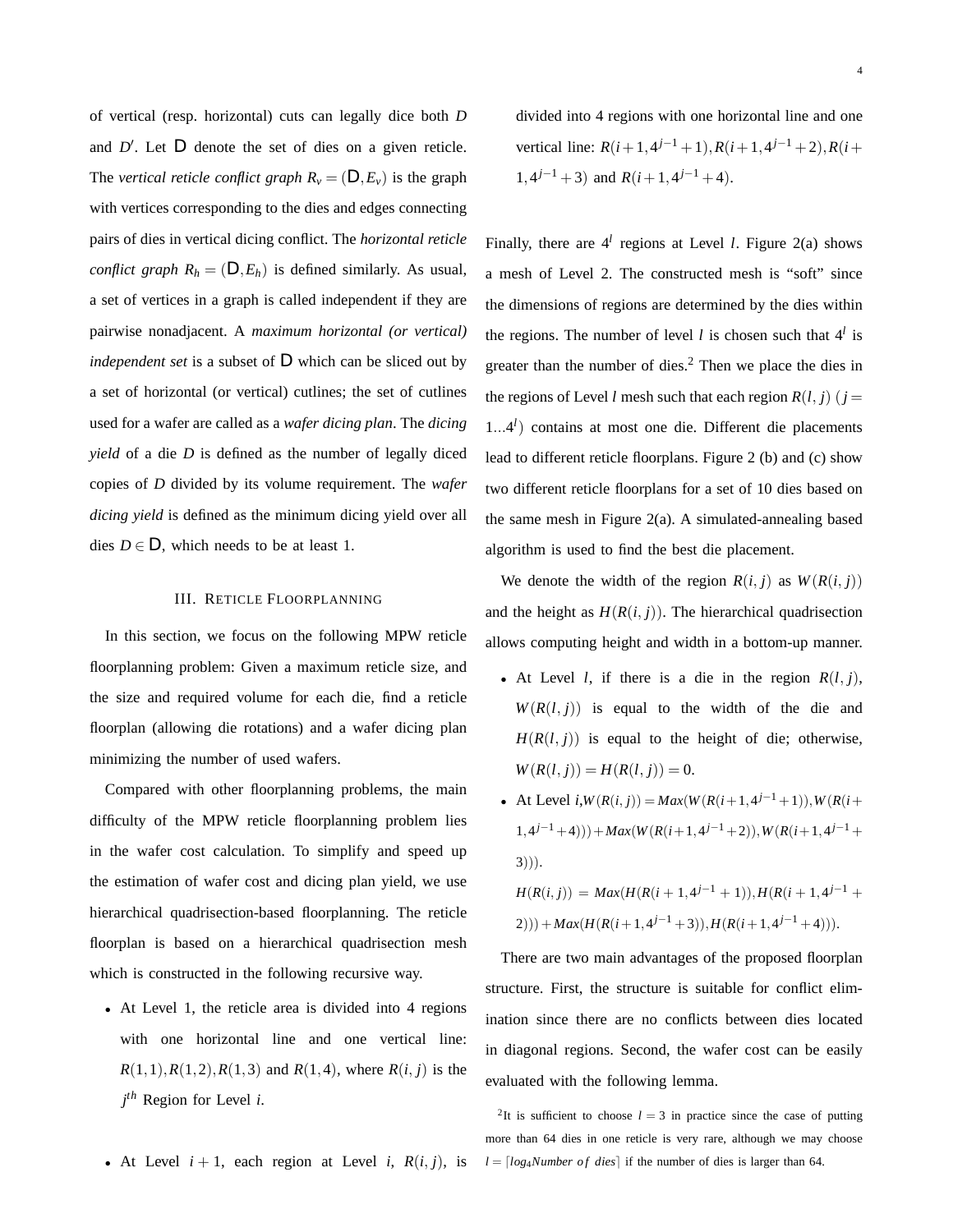*Lemma 1:* All dies can be divided into at most  $2^l$  conflictindependent sets of dies for the floorplan in a Level *l* mesh such that any two dies in the same set are not in conflict. **Proof:** The lemma is true for  $l = 1$  since the dies in  $R(1,1)$ and  $R(1,3)$  are not in conflict and the dies in  $R(1,2)$  and  $R(1,4)$  are not in conflict.

Suppose the lemma is true for  $l = i$ , for  $l = i + 1$ : the reticle is first divided into four regions  $R(1,1)$ ,  $R(1,2)$ ,  $R(1,3)$  and  $R(1,4)$  and each region is further divided into a Level *i* mesh. Since the lemma is true for  $l = i$ , there are at most  $2<sup>i</sup>$  conflict-independent sets for each of the four regions. We denote the  $k^{th}$  conflict-independent set of the region *R*(1*, j*) (*j* = 1*..*4) as *S*(1*, j, k*). Since any die in *R*(1*,* 1) is not in conflict with any die in  $R(1,3)$ , we can have the 2<sup>*i*</sup> combined conflict-independent sets  $S(1,1,k) \cup S(1,3,k)$  $(k = 1..2<sup>i</sup>)$ . Similarly, we can have another  $2<sup>i</sup>$  combined conflict-independent sets  $S(1,2,k) \cup S(1,4,k)$  ( $k = 1..2<sup>i</sup>$ ). Therefore, there are at most  $2^{i+1}$  conflict-independent sets.  $\Box$ 

It is obvious that all copies of the dies in the same conflictindependent set can be simultaneously sliced out since they are not in conflict. If we assume that only the dies of one conflict-independent set are obtained for each wafer, the *wafer requirement* for a conflict-independent set *S* is  $MAX_{D \in S}(\lceil \frac{N(D)}{Q(D)} \rceil)$ , where  $N(D)$  is the volume requirement of the die *D* and  $Q(D)$  is the number of copies of die *D* per wafer. $3$  The total wafer requirement is the sum of the wafer requirements of all the conflict-independent sets.

We give a generic simulated annealing placement algorithm for finding reticle floorplan in Figure 3. The algorithm starts with the floorplan with each die randomly placed in the 4*<sup>l</sup>* regions as its initial placement. First, the algorithm try to minimize the floorplan area in order to find a feasible solution. After a feasible solution is found, the objective switches to minimize the *total wafer requirement* whose calculation is specified in Lemma 1 and the paragraph following the proof of Lemma 1. Note that for speeding-up the algorithm, quadrisection floorplan evaluation does not include the dicing plan and the shot-map definition. At each step we find a neighbor solution based on the following moves:

- Region exchange move, which exchanges the dies in two regions if at least one of the regions contains a die;
- Orientation move, which rotates one die by 90 degrees if the width and height of the die are different.

Each generated solution is evaluated and kept with a probability dependent on the current temperature (see Figure 3). Finally, we may inset additional copies of dies if the reticle dimension is not increased (Lines 12-15).<sup>45</sup>

#### IV. MULTIPLE-DICING-PLAN DICING

The following problem has been introduced in [8].

**Side-to-Side Wafer Dicing Problem (SSWDP).** Given a reticle floorplan with dies  $D = \{D_1, \ldots, D_n\}$ , required production volume for each die  $N(D_i)$ ,  $i = 1, \ldots, n$ , and the positions of the reticle projections of the wafer, find the minimum number of wafers  $N_w$  and the corresponding dicing plan for each wafer such that the wafer dicing yield is at least 1.

4Whether a die *D* can be inserted is decided by finding a free room for *D* on the reticle : we place the left-bottom corner of D and its 90<sup>o</sup> rotation at the corners of each die in the reticle and check whether *D* overlaps with other dies in the reticle.

5In practice, there is not too much empty space left in the reticle even the number of dies is substantially smaller than the grid-number of the mesh due to two reasons: (1) if there is no die in a region of Level *l*, the region area is zero; (2) if a floorplan has too much empty area, its dimension will exceed the maximum reticle dimension and this floorplan will be discarded.

<sup>&</sup>lt;sup>3</sup>In order to speedup the wafer cost evaluation in the floorplanning step, we fix the wafer center at the point  $(0,0)$  and set  $Q(D)$  to the number of dies *D* on the wafer (see Section V).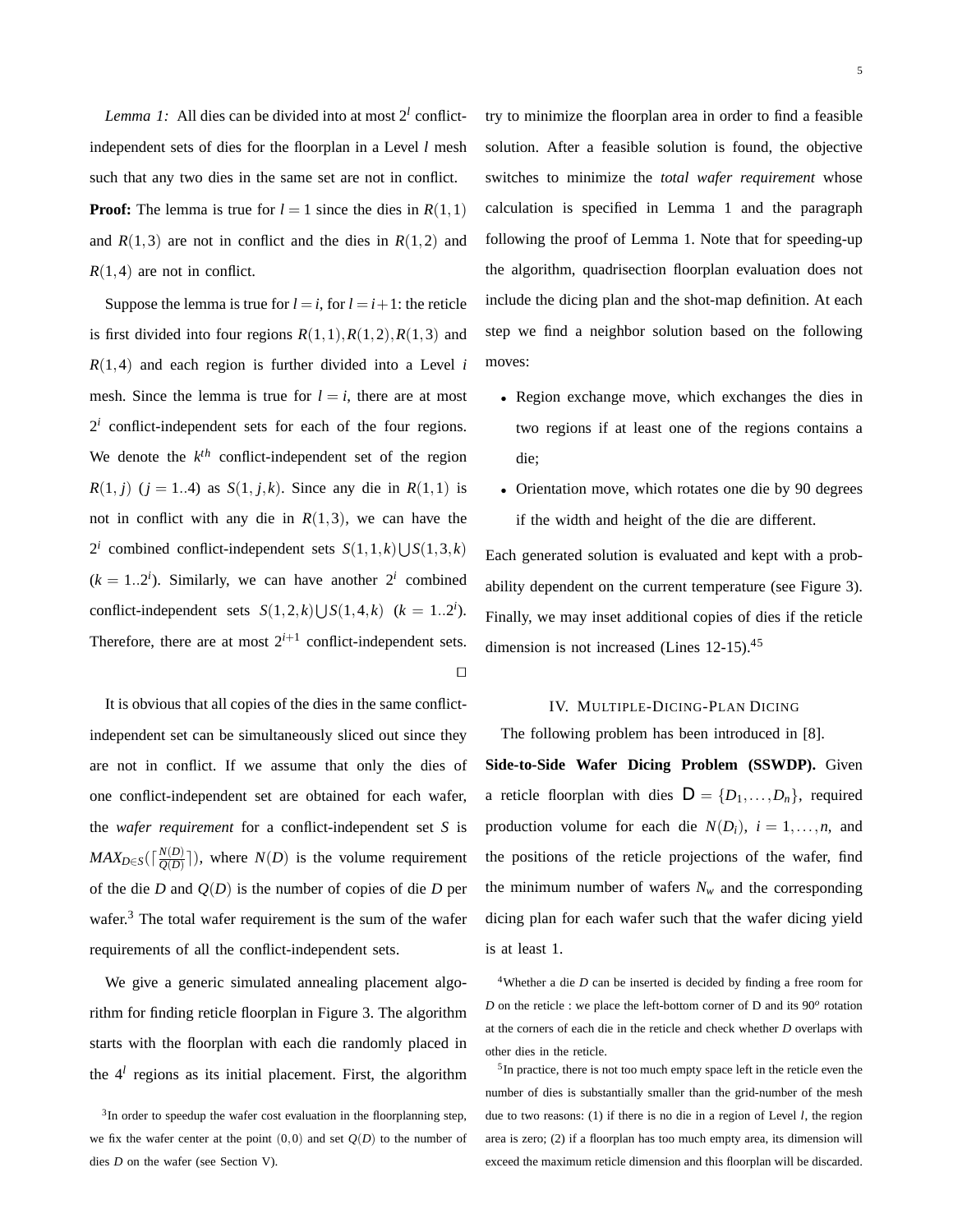

Fig. 2. Two-level Hierarchical Quadrisection Floorplan.

| <b>Input:</b> Dimensions of <i>n</i> dies, $\beta$ : $0 \le \beta < 1$                                                        |
|-------------------------------------------------------------------------------------------------------------------------------|
| <b>Output:</b> Reticle floorplan and wafer dicing plan                                                                        |
| 1. Construct the hierarchical quadrisection floorplan mesh                                                                    |
| 2. Assign the <i>n</i> dies to regions at random                                                                              |
| 3. If (floorplan width and height smaller than maximum reticle dimensions) then FoundFeasible $\leftarrow$ True               |
| 4. Else Found Feasible $\leftarrow$ False                                                                                     |
| 5. While (not converged and # of moves $\langle Move\_Limit \rangle$                                                          |
| Pick a move at random<br>6.                                                                                                   |
| If (floorplan width and height smaller than maximum reticle dimensions) then<br>7.                                            |
| FoundFeasible $\leftarrow$ True; $\delta \leftarrow$ New Wafer requirement - Old Wafer Requirement<br>8.                      |
| Else, if ( <i>FoundFeasible = False</i> ) then $\delta \leftarrow$ New Area - Old Area, else $\delta \leftarrow \infty$<br>9. |
| If $(\delta < 0)$ then accept the move, else accept the move with probability $e^{-\frac{\delta}{T}}$<br>10.                  |
| $T \leftarrow \beta T$<br>11.                                                                                                 |
| 12. While $(\exists$ a die that can be inserted)                                                                              |
| 13.<br>Sort all dies that can be inserted in descending order of $N(D)/A(D)$                                                  |
| For each die $D_i$ do<br>14.                                                                                                  |
| 15.<br>If $(D_i$ can be inserted) then insert it                                                                              |

Fig. 3. Hierarchical Quadrisection Floorplan.

In [8] and [10], the authors adopt SWDP assumption, which limits the solution space. The IASA method proposed for SDP in [8] can be extended to solve MDP by placing  $N_w$ wafers into one "super-wafer" whose row (column) number is  $N_w$  times the initial row (column) number as shown in Figure 4. However, the runtime will increase rapidly when  $N_w$  is large since we need to check all rows and columns of the "super-wafer" in each iteration. The large runtime makes it unsuitable to be used in our proposed flow since the wafer shot-map definition step requires the accurate wafer cost calculation for each candidate wafer center location.

## *A. Integer Linear Program for Restricted MDPs*

In [15], the authors assume that each wafer uses exactly one horizontal dicing plan and one vertical dicing plan for all projection rows/columns within a wafer. This assumption allows them to use a coloring based heuristic which gives good results for testcases with large volume requirement. In this section we give an integer linear programming formulation which allows finding optimal MDPs restricted in this way.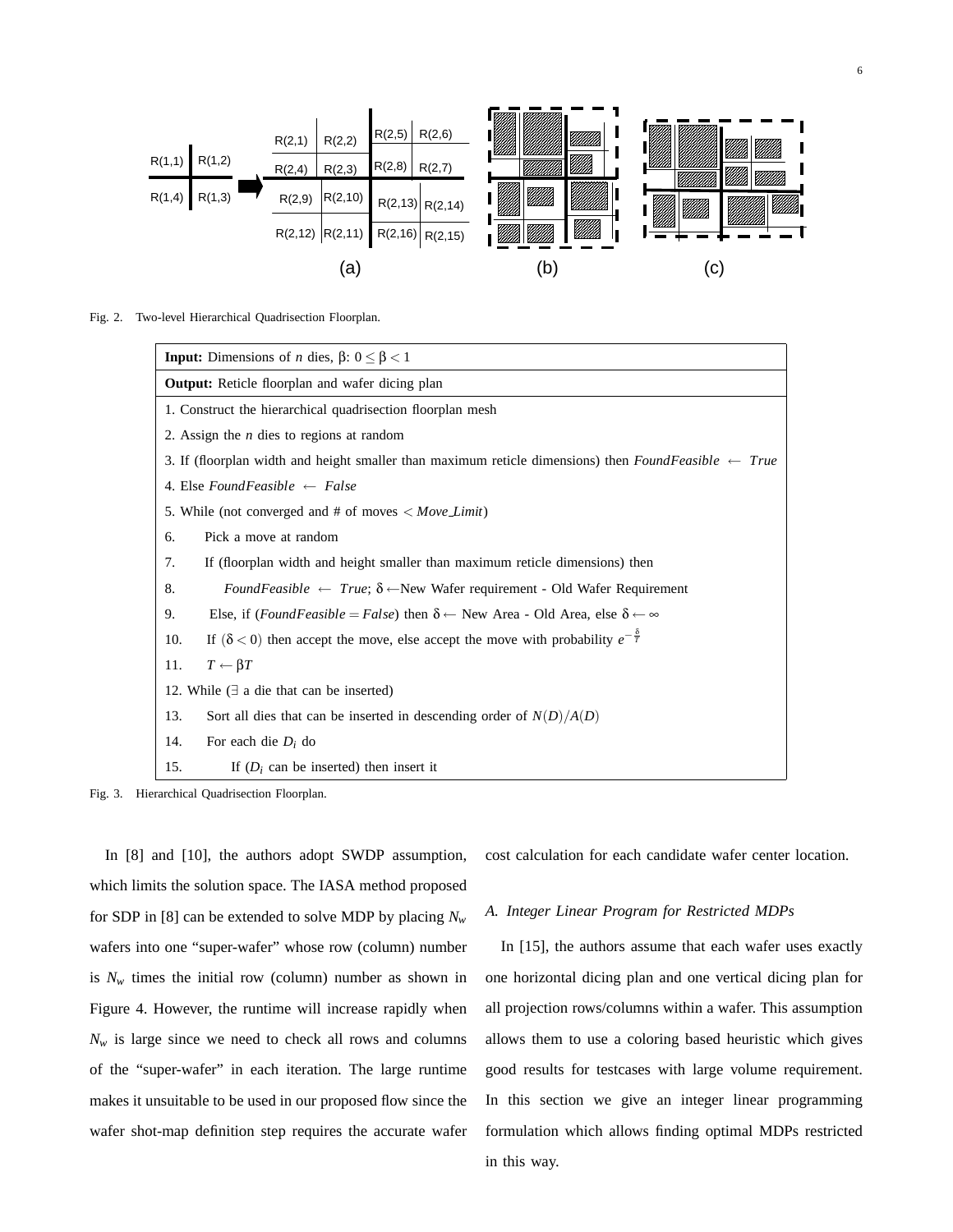

Fig. 4. Placing two wafers on one "super-wafer".

As in [15], two dies  $D$  and  $D'$  on a reticle are said to be in *dicing conflict* if they are either in horizontal dicing conflict or vertical dicing conflict. The *conflict graph*  $R_c = (D, E_c)$ is the graph with vertices corresponding to the dies and edges connecting pairs of dies in dicing conflict. A *maximum conflict independent set* is a subset of *D* which can be sliced out by a set of horizontal and vertical cutlines. We use *MCIS* to denote the set of all maximal independent sets in the conflict graph.<sup>6</sup> For each independent set  $C \in MCIS$ , let  $f_C$  denote the number of wafers which use the dicing plan defined by *C*, MDP can be formulated as the following integer linear program:

Minimize *Nw* (ILP1)

subject to

$$
\sum_{D \in C} Q(C, D) f_C \ge N(D), \qquad \forall D \in D
$$
  

$$
\sum_{C} f_C = N_w
$$
  

$$
f_C \in \mathbb{Z}_+, \qquad \forall C \in MCIS
$$

where  $Q(C,D)$  is a constant which represents the number of

<sup>6</sup>*MCIS* can be found as follows. We denote the *MCIS* for *i* dies as  $MCIS(i)$ .

- 1) Sort all dies according to  $max_x x$ .
- 2)  $MCIS(1) \leftarrow \{D_1\}.$
- 3) For  $(i = 2; i \leq n; i++)$
- 4) Find the last die  $D_i$  which satisfies  $max_x(D_i) < min_x(D_i)$
- 5) Add  $D_i$  to every set in  $MCIS(j)$  and  $MCIS(i) \leftarrow MCIS(j) \cup$  $MCIS(i-1)$ .

copies of die *D* obtained from a wafer diced according to *C*. The ILP can be optimally solved in a short time since there are only  $|MCIS|$  variables and  $|D|+1$  constraints. As shown in Section 6, the runtimes of ILP are within 0.03 second in all the experiments on industry testcases with up to 30 dies.

#### *B. Two-level Optimization Algorithm for MDP*

Although the ILP method can solve the MDP problem quickly, its performance will be degraded for the small volume requirement cases. Extended IASA for MDP can produce a good solution but suffers from large runtime with large  $N_w$ . In order to rapidly find a near optimal solution for MDP, we propose the Two-level Optimization (TLO) heuristic shown in Figure 5. We first solve ILP1 to obtain an upper bound on  $N_w$ . Then we gradually reduce the number until the yield is smaller than 1. In Lines 04-08, we assume all rows (columns) of each wafer using the same horizontal (vertical) dicing plan. The dicing plan for each wafer are obtained by solving the following ILP:

$$
Minimize Y \t\t (ILP2)
$$

subject to

$$
N(D) - \sum_{D \in C} Q(C, D) f_C \leq y_D, \qquad \forall D \in D
$$
  

$$
\sum_C f_C = N_w
$$
  

$$
\sum_D y_D = Y
$$
  

$$
f_C \in \mathbb{Z}_+, \qquad \forall C \in MCIS
$$
  

$$
y_D \in \mathbb{Z}_+, \qquad \forall D \in D
$$

where *Y* is the total number of unsatisfied volume requirement and  $y_D$  is the number of unsatisfied volume requirement for the die *D*. Since one maximal conflict independent set may belong to several maximal horizontal (vertical) independent sets, we use  $y_D$  as the weight of  $D$  and choose the maximal horizontal (vertical) independent set with the maximum total weight for each wafer. Then we perform the "row-and-column level" dicing plan replacement in Lines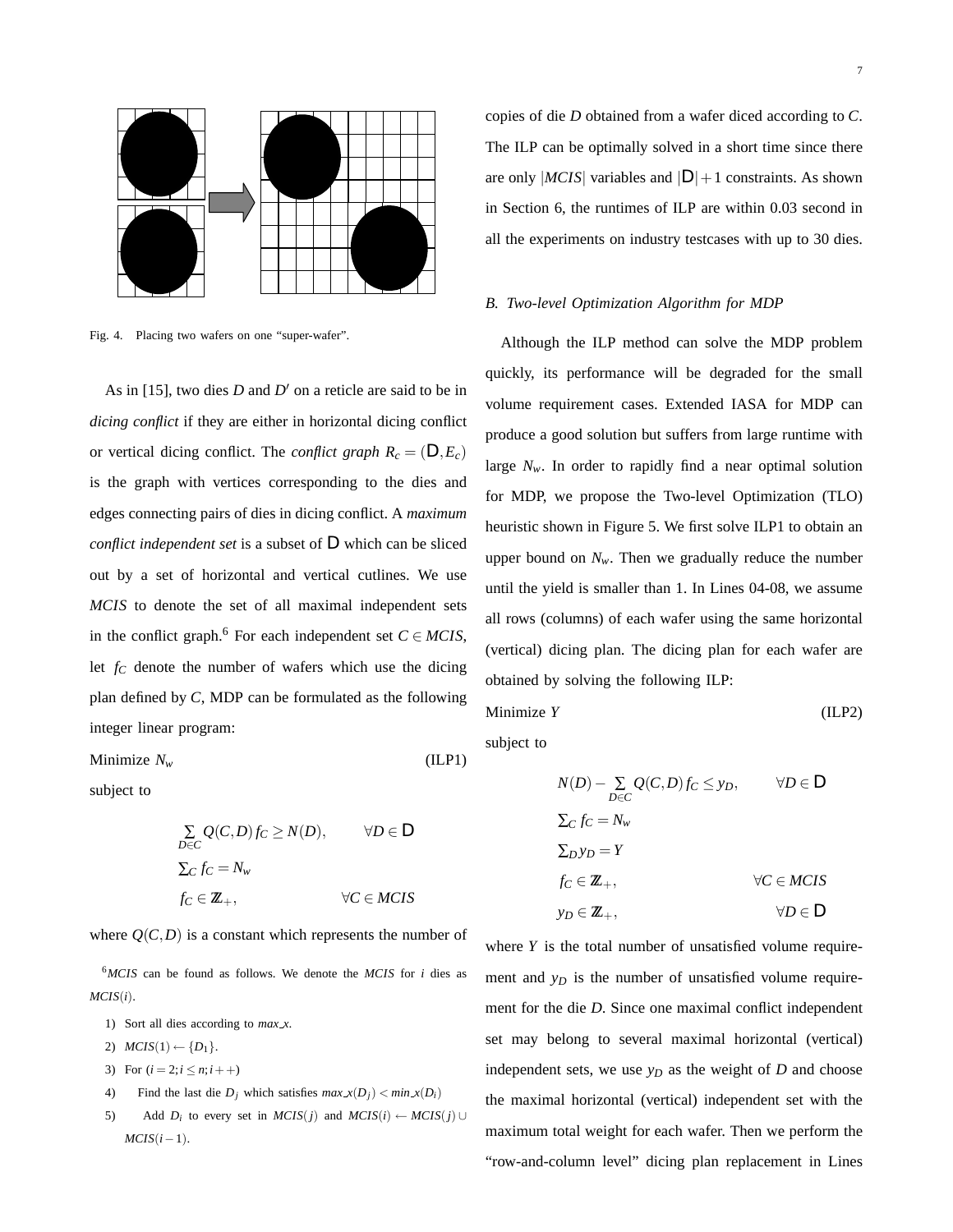10-13 to improve the yield.7 A *candidate pool* is employed to speed up the process. Since the wafer yield depends on the dies with the minimum dicing yield, the dicing plans which can sliced out at least one of these dies are put into the candidate pool. Only the dicing plans in the candidate pool will be tried in each iteration. The candidate pool will be updated with the change of min-yield dies. This process is greedy which requires the yield increase with each dicing plan replacement. If a die *D* does not belong to any chosen horizontal or vertical dicing plan, we need to simultaneously change a horizontal and a vertical dicing plan to obtain one copy of *D* and increase the yield. Therefore, a *cross selection* process in Lines 14-17 is used to choose the dicing plans for one row and one column simultaneously. Since the "cross selection" process is extremely time-consuming, we do it only for the center row and column of each wafer.

#### V. WAFER SHOT-MAP DEFINITION

In the previous section we have fixed reticle images is order to reduce the problem complexity. However, if we allow the reticle images position to freely moved on the wafer, then the wafer cost can be reduced even more. The wafer shotmap definition step, which determines the position of reticle images printed on wafer, was previously investigated for general wafers to maximize the wafer yield [6]. However, it was ignored in the previous papers in the MPW context. In both [10] and [8], the wafer is modeled as a rectangular array of projects, which is not true for actual round wafers. This simplification may lead to wrong dicing yield estimation since (i) the projection rows ( columns) do not have equal contributions to the wafer dicing yield – the rows/columns near the center contain more reticle images,

 $7$ In the process of yield and wafer cost evaluation, we may take the dicing operation setup cost and lithography cost into consideration. Here, yield improving is equal to total manufacturing cost reduction.

| Input: MHIS, MVIS, MCIS                                      |  |  |  |  |  |  |  |
|--------------------------------------------------------------|--|--|--|--|--|--|--|
| <b>Output:</b> $N_w$ and dicing plan for $N_w$ wafers        |  |  |  |  |  |  |  |
| 01. Solve ILP1 to obtain the $N_w$ upper bound               |  |  |  |  |  |  |  |
| 02. while (yield $> 1$ )                                     |  |  |  |  |  |  |  |
| $N_w$ - $-$<br>03.                                           |  |  |  |  |  |  |  |
| 04.<br>Solve ILP2 and choose one set $C$ for each wafer      |  |  |  |  |  |  |  |
| 05.<br>Set the weight of each die D as $y_D$                 |  |  |  |  |  |  |  |
| 06.<br>For (each wafer)                                      |  |  |  |  |  |  |  |
| 07.<br>Choose max horizontal (vertical) independent set      |  |  |  |  |  |  |  |
| 08.<br><b>While</b> (improve==true)                          |  |  |  |  |  |  |  |
| 09.<br><b>While</b> (improve==true)                          |  |  |  |  |  |  |  |
| 10.<br>For (each row and column)                             |  |  |  |  |  |  |  |
| 11.<br>try other horizontal (vertical) dicing plans          |  |  |  |  |  |  |  |
| 12.<br>If (wafer-dicing yield increases)                     |  |  |  |  |  |  |  |
| 13.<br>Replace the current dicing plan                       |  |  |  |  |  |  |  |
| 14.<br>For (the center row and column of each wafer)         |  |  |  |  |  |  |  |
| 15.<br><i>Simultaneously</i> try other pairs of dicing plans |  |  |  |  |  |  |  |
| 16.<br>If (wafer-dicing yield increases)                     |  |  |  |  |  |  |  |
| 17.<br>Replace the current dicing plan                       |  |  |  |  |  |  |  |

Fig. 5. Two-level Optimization Heuristic

and (ii) fully printed dies within partial reticle projection are ignored. For a round wafer with the radius *r* and the center  $(x_0, y_0)$ , a die image *D* is *on wafer* if and only if  $(x - x_0)^2 + (y - y_0)^2 \le r^2$  for all  $(x, y) \in D$  (see Figure 6. Given a rectangular reticle image, a *shotmap* is a regular tiling of the plane with identical copies of the reticle. The corresponding problem of wafer position with respect to shot-map is formulated as follows:

**Wafer Shot-Map Definition Problem (WSMDP).** Given a projection plane and the wafer radius *r*, find the position of the wafer minimizing the number of wafers required to meet the given production volumes.

The periodic property of the projection plane imply following lemma:

*Lemma 2:* The optimal solution of WSMDP can be achieved when the location of the wafer center is restricted to be within one reticle projection *L*.

**Proof:**Let the reticle width and height be  $R_W$  and  $R_H$  and the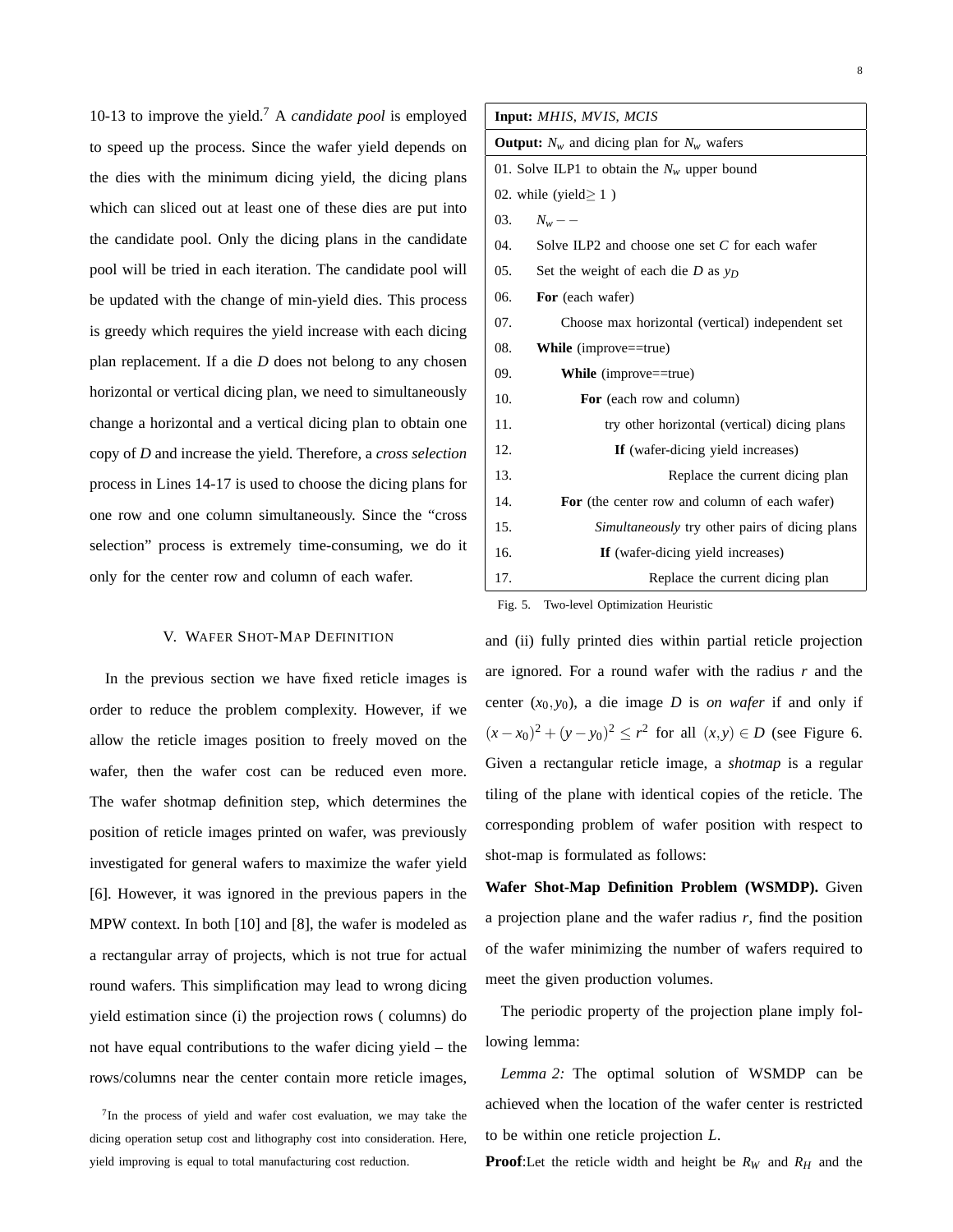optimal solution of WSMDP can be achieved when the wafer center located in  $(i \times R_W + x, j \times R_H + y)$ , where *i*, *j* are integers and  $0 \le x < R_W, 0 \le y < R_H$ . It is obvious that for any copy of a die located in the wafer centered in  $(i \times R_W + x, j \times R_H + y)$ , there is a corresponding copy of the same die located in the wafer centered in  $(x, y)$  and vice versa. Therefore, the optimal solution can also be achieved when the wafer center located in  $(x, y)$ .

Therefore, the wafer center is constrained in one projection. The wafer center location is further constrained by the following lemma:

*Lemma 3:* The optimal solution of WSMDP can be achieved when at least two die corners located on the circular boundary of the wafer and the dies having these corners are located within the wafer.

**Proof**:Suppose the optimal solution of WSMDP can be achieved when the wafer center located in  $(x, y)$ . Let *S* be the set of the four corner coordinates of all dies on the wafer. One fact is that one die is on the wafer if and only if its four corners are in the wafer, so the solution remains optimal if all the points in *S* are in the wafer. If there is no points in *S* are on the wafer boundary, then for any point  $(x_i, y_i) \in S$ ,  $(x_i - x)^2 + (y_i - y)^2 < r^2$ . Let  $t_i =$  $f(x_i - x + \sqrt{r^2 - (y_i - y)^2}$ . It is easy to prove that  $t_i > 0$  and  $(x_i - y)$  $(x-t_{i,1})^2 + (y_i - y)^2 = r^2$  (intuitively, this equals to move the wafer center to the right by  $t_i$  to make the point  $(x_i, y_i)$  on the boundary). Let  $t$  be the smallest value of all the  $t_i$  values and move the wafer center to  $(x+t, y)$ . Then at least one point in *S* will be located on the wafer boundary. Also if any point  $(x_i, y_i) \in S$  is out of the wafer, then  $(x_i - x - t)^2 + (y_i - y)^2 > r^2$  and  $(x_i - x - t)^2 + (y_i - y)^2 >$  $(x_i-x)^2+(y_i-y)^2$  ⇒  $r^2-(y_i-y)^2 < (x_i-x-t)^2$  and  $t > 2(x_i-x)$  $\Rightarrow t_i \leq x_i - x + \sqrt{x_i - x - t^2} = t$ . However, this is impossible since *t* is the smallest value. Therefore, all points in *S* are still in the wafer when the wafer center is located at  $(x+t, y)$ .

Next, if there is only one die corner  $(x_1, y_1)$  on the boundary, we can perform coordinate transformation such that  $(x, y)$  in the original coordinates becomes  $((x+t-x_1)\cos φ + (y−y_1)\sin φ, (y−y_1))$  $y_1$ )cos $\phi$  − ( $x + t - x_1$ )sin $\phi$ ) in the new coordinates, where  $\phi$  = arctan( $\frac{y-y_1}{x+t-x_1}$ ). It is easy to prove that the points  $(x_1, y_1)$  and  $(x +$  $f$ , *y*) become (0,0) and (*r*, 0) in the new coordinates. Let the  $(x'_i, y'_i)$ be the new coordinates of the points  $(x_i, y_i) \in S$ ,  $(x'_i - r)^2 + y'^2_i < r^2$  $\Rightarrow x_i'^2 + y_i'^2 < 2rx_i$ . Let  $\theta_i = \arcsin(\frac{\sqrt{x_i'^2 + y_i'^2}}{2r}) - \arcsin(\frac{x_i'}{\sqrt{x_i'^2 + y_i'^2}})$ . It is easy to prove that  $\theta_i < 0$  and  $(x_i' - r\cos\theta_i)^2 + (y_i' - r\sin\theta_i)^2 = r^2$ (intuitively, this step equals to rotate the wafer center around the point  $(0,0)$  by  $\theta_i$  to make the point  $(x'_i, y'_i)$  on the boundary). Let θ be the largest value of all the θ*i* values and rotate the wafer center around the point  $(0,0)$  by  $\theta$  to  $(r\cos\theta, r\sin\theta)$ . Then at least two points in *S* will be located on the wafer boundary: (0*,*0) and the point  $(x'_i, y'_i)$  whose  $\theta_i$  is  $\theta$ . If any point  $(x'_i, y'_i) \in S$  is out of the wafer, that is,  $(x_i^j - r\cos\theta)^2 + (y_i^j - r\sin\theta)^2 > r^2 \Rightarrow \frac{\sqrt{x_i^2 + y_i^2}}{2r} >$  $\sin(\theta + \arcsin(\frac{x_i'}{\sqrt{x_i^2 + y_i'^2}})) \Rightarrow \theta_i > \theta$ . However, it is impossible since θ is the largest value. Therefore, all points in *S* are still in the wafer when the wafer center is located at  $(r \cos \theta, r \sin \theta)$ .

If two points  $(x_1, y_1)$  and  $(x_2, y_2)$  on the wafer boundary are known, the wafer center is located at either  $(\frac{x_1+x_2-(y_1-y_2)t}{2})$  $\frac{(y_1-y_2)t}{2}, \frac{y_1+y_2+(x_1-x_2)t}{2}$ or  $\left(\frac{x_1+x_2+(y_1-y_2)t}{2}, \frac{y_1+y_2-(x_1-x_2)t}{2}\right)$ , where  $t =$  $\sqrt{\frac{4r^2}{(y_1-y_2)^2+(x_1-x_2)^2}-1}.$ 

As in Figure 7, when the wafer center is constrained in one projection *L*, all dies within Region 1 can be on the wafer. All dies within Region 2, which is the intersection of four cycles with radius of *r* whose centers located at the four corners of *L*, will be within the wafer no matter where within *L* the wafer center is. We define the set *S* as the set of dies which are in Region 1 and are not in the Region 2. From Lemma 3, it is sufficient to consider the points in *L* which is determined by at least two corners of dies in *S* when the corners are on the wafer boundary. The number of these points are at most  $O(|S|^2)$ . An optimal solution can be achieved by checking all these points.

However, obtaining the optimal solution is impractical due to the large number of points to be checked (as shown in Table IV) and the relatively long runtime of wafer cost calculation procedure TLO. Therefore, we propose a hierarchical wafer shot-map definition algorithm as summarized in Figure 8, which only calls TLO dicing procedures at a few hierarchically selected locations. We first divided the projection *L* into several grids, then run TLO when wafer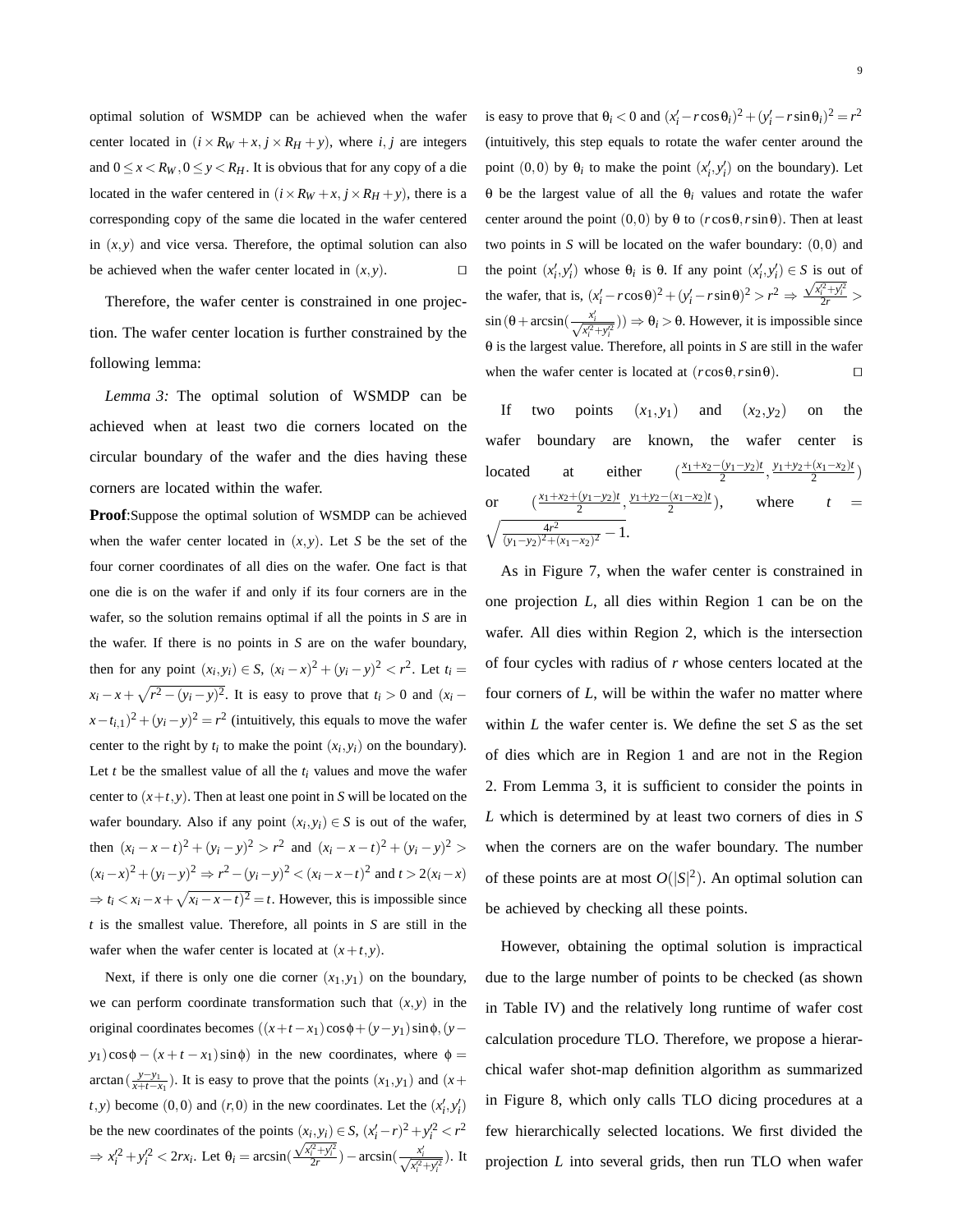

Fig. 6. A periodic shot-map with dark circular wafer. A partially printed reticle contains dark completely printed projects.



Fig. 7. Region 1 and Region 2 for the projection *L*.

centering at each grid center. The "best" grid will be chosen for the next iteration. The following trick is employed in the algorithm to speed up the process. For each candidate wafer center location *p*, there is a *feasible set* of dies,  $F(p)$ , on the wafer when the wafer center is at *p*. Obviously, the wafer cost will not be reduced if  $F(p)$  is a subset of one feasible set whose wafer cost is already calculated. We store all feasible sets whose wafer costs are calculated for comparison. In Line 6, if  $F(p)$  is included in any stored set,  $p$  will be skipped to avoid redundant wafer cost calculation.

## VI. EXPERIMENTAL RESULTS

We used six industry testcases from CMP [17] to evaluate the performance and scalability of the proposed algorithms, each having between 12 and 31 dies with varying sizes and production volume requirements. For the wafer shot-map and wafer dicing problem, we used the reticle floorplan

**Input:** wafer radius *r*, reticle dimensions, one projection *L* **Output:** wafer center location minimizing manufacturing cost 1.  $L_0 \leftarrow L$ 2. **For** (level =0; level  $\langle l;$  level ++ ) 3. Divide  $L_0$  into  $k \times k$  uniformly-spaced grid 4. **For** (all the grids) 5. choose the grid center *p* as the wafer center 6. **If**  $(F(p)$  not included in any stored feasible set) 7. calculate  $N_w$  with TLO, store  $F(p)$ 8. Find the grid *g* with the minimum  $N_w$ 9. *Min*  $N_w \leftarrow N_w$ ;  $L_0 \leftarrow g$ ;



of the actual industry MPW runs which were manually designed by an experienced engineer. The basic parameters of the six testcases are listed in Table I.

**Reticle Floorplanning.** We implemented our hierarchical quadrisection floorplan algorithm in C++. The maximum reticle dimension is set as 2cm. After the placement, we use a fixed wafer shot-map and TLO dicing method to generate the dicing plans for all the wafers. The reticle floorplan results are summarized in Table II. Here "CMP" denotes the original industry floorplan used by CMP, "IASA+SA" is the SDP driven floorplanner used in [8] and HQ is our proposed hierarchical quadrisection floorplan algorithm. The results show that our proposed hierarchical quadrisection floorplan can save the wafer cost by 9.1%, 23.5% and 16.1% for one part, two parts and four parts compared with the original industry floorplan. On the other hand, "IASA+SA" increases the wafer cost by 18.2%, 14.7% and 17.8%, which indicates that "IASA+SA" is not a good choice for MDP on round wafers.

**Wafer Dicing.** We implement the wafer dicing algorithms in the C++ language. We set the wafer diameter as six inch and use a fixed wafer shot-map for all testcases. The number of wafers used  $(N_w)$  and runtime of four methods are shown in Table III, where IASA is the SDP method used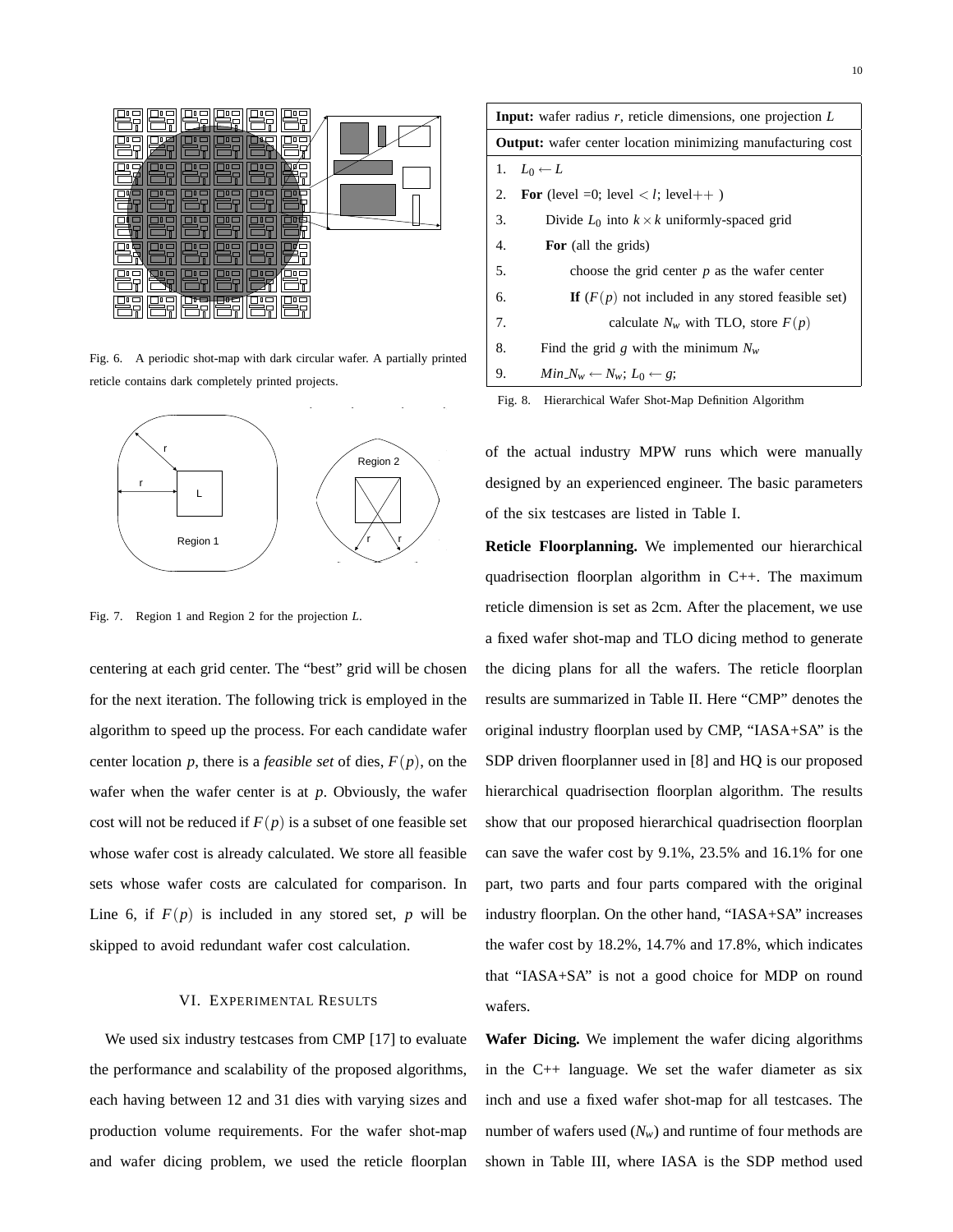| Cases   | $#$ dies | Total volume | Max Vol. | Min Vol. | Die area $(cm^2)$ | MCIS | MHIS | MVIS |
|---------|----------|--------------|----------|----------|-------------------|------|------|------|
| Ind 1   | 12       | 330          | 40       | 25       | 1.13              | 19   | 32   | 36   |
| Ind 2   | 14       | 275          | 25       | 6        | 1.36              | 19   | 15   | 50   |
| Ind 3   | 24       | 775          | 67       | 25       | 1.82              | 56   | 280  | 200  |
| Ind 4   | 31       | 755          | 30       | 8        | 1.62              | 242  | 450  | 1008 |
| Ind $5$ | 14       | 250          | 25       | 12       | 0.86              | 18   | 63   | 40   |
| Ind $6$ | 24       | 625          | 35       | 25       | 2.26              | 127  | 588  | 1080 |

CMP TESTCASE PARAMETERS.

in [8], E-IASA is the extended IASA in Section 3.1, ILP is the integer linear programming restricted MDP method specified in Section 3.2 and TLO is the proposed two-level MDP optimization method. Each method was run without any wafer partition and with wafer partition into 2 or 4 parts prior to dicing. The results show that compared with the original IASA with one part, the wafer cost can be reduced by 34.2% by using four parts. E-IASA can reduce the wafer cost by 39.5% for one part at the expense of long runtime. ILP can reduce the cost by 5.3% for one part and can reduce the cost by 57.9% for four parts. Therefore, ILP is more efficient for multiple part dicing. TLO achieves the best solution quality in a short time. TLO reduces the wafer cost by 63.2% for four parts.

**Wafer Shot-Map Definition.** Our algorithm for the wafer shot-map definition problem is implemented in C++.

The wafer cost and runtime results are summarized in Table IV. "# points" is the number of possible wafer center locations to be checked to obtain an optimal solutions. *l* is the number of levels and  $k$  is the grid size used in each level. Compared with the fixed shotmap, the wafer cost can be reduced by 9.1% by using  $10 \times 10$  grid at the expense of increased runtime. Runtime will significantly increase when  $N_w$  is reduced since there will be more dicing plan replacement iterations in TLO procedure. Although using

 $100 \times 100$  grid can further reduce the wafer cost (13.6%), the runtime becomes impractical (over 100*X*). However, a good tradeoff between solution quality and runtime can be achieved by using our proposed hierarchical wafer shotmap definition algorithm with  $l = 3$  and  $k = 10$ . The wafer cost is reduced by 13.6% while the runtime is within 2*.*5*X* compared with using  $10 \times 10$  grid.

## VII. CONCLUSIONS AND FUTURE WORK

In this paper we proposed improved algorithms for multiproject reticle floorplanning, wafer shot-map definition, and wafer dicing. Experiments on industry testcases show that our methods outperform significantly previous methods in the literature as well as floorplans manually designed by experienced engineers. Our methods can also be extended to handle additional constraints such as die-alignment constraints imposed by the use of die-to-die mask inspection [14] by merging two copies of a die in a single "superdie". In ongoing work we investigate the use of multiple die copies on the reticle and multi-layer reticles for further reductions in the manufacturing cost of given die production volumes.

#### **REFERENCES**

[1] M. Andersson, C. Levcopoulos and J. Gudmundsson, "Chips on Wafers", *Proc. WADS (Workshop on Algorithms and Data Structures)*, August 2003.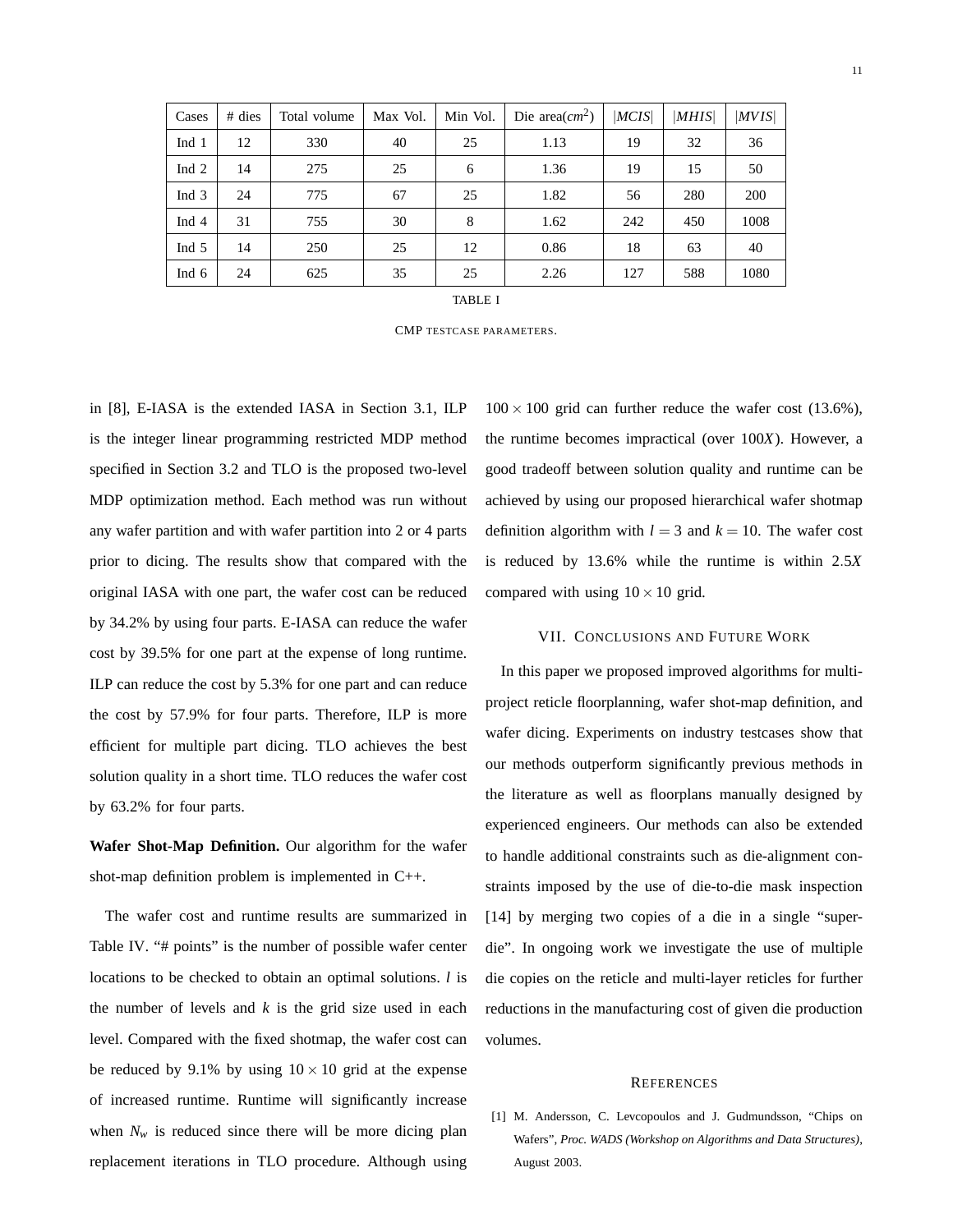| Cases            | # part         | <b>CMP</b>     |      |                | IASA+SA |        | HQ             |      |        |  |
|------------------|----------------|----------------|------|----------------|---------|--------|----------------|------|--------|--|
|                  |                | $N_w$          | area | $N_w$          | area    | CPU(s) | $N_w$          | area | CPU(s) |  |
| Ind 1            | $\mathbf{1}$   | 3              | 1.13 | 3              | 1.58    | 24.2   | 3              | 1.42 | 0.00   |  |
| Ind <sub>2</sub> | $\,1$          | 3              | 1.36 | 3              | 1.83    | 39.2   | $\overline{2}$ | 1.65 | 0.00   |  |
| Ind 3            | $\mathbf{1}$   | $\overline{4}$ | 1.82 | 7              | 1.96    | 1031   | $\overline{4}$ | 2.26 | 0.01   |  |
| Ind 4            | $\mathbf{1}$   | $\overline{4}$ | 1.62 | $\sqrt{5}$     | 2.72    | 2351   | $\overline{4}$ | 1.82 | 0.01   |  |
| Ind 5            | $\,1$          | $\mathbf{2}$   | 0.86 | $\overline{2}$ | 1.77    | 51.7   | $\overline{2}$ | 1.19 | 0.00   |  |
| Ind 6            | $\mathbf{1}$   | 6              | 2.26 | 6              | 3.60    | 795    | 5              | 2.66 | 0.01   |  |
| Total            |                | 22             |      | 26             |         |        | 20             |      |        |  |
| Red.(%)          |                |                |      | $-18.2$        |         |        | 9.1            |      |        |  |
| Ind $1$          | $\mathbf{2}$   | $\mathbf{2}$   | 1.13 | 2.5            | 1.58    | 24.2   | 1.5            | 1.42 | 0.00   |  |
| Ind <sub>2</sub> | $\mathfrak{2}$ | $\mathbf{2}$   | 1.36 | $\mathfrak{2}$ | 1.83    | 39.2   | 1.5            | 1.65 | 0.00   |  |
| Ind 3            | $\mathfrak{2}$ | 3              | 1.82 | $\overline{4}$ | 1.96    | 1031   | 3              | 2.26 | 0.01   |  |
| Ind 4            | $\overline{2}$ | 3.5            | 1.62 | 3.5            | 2.72    | 2351   | 2.5            | 1.82 | 0.01   |  |
| Ind 5            | $\mathbf{2}$   | 1.5            | 0.86 | 1.5            | 1.77    | 51.7   | 1.5            | 1.19 | 0.00   |  |
| Ind 6            | $\mathbf{2}$   | 5              | 2.26 | 6              | 3.60    | 795    | 3              | 2.66 | 0.01   |  |
| Total            |                | 17             |      | 19.5           |         |        | 13             |      |        |  |
| Red.(%)          |                |                |      | $-14.7$        |         |        | 23.5           |      |        |  |
| Ind 1            | $\overline{4}$ | 1.5            | 1.13 | 1.75           | 1.58    | 24.2   | 1.25           | 1.42 | 0.00   |  |
| Ind <sub>2</sub> | $\overline{4}$ | 1.5            | 1.36 | 1.75           | 1.83    | 39.2   | 1.5            | 1.65 | 0.00   |  |
| Ind 3            | $\overline{4}$ | 2.75           | 1.82 | 4              | 1.96    | 1031   | 2.75           | 2.26 | 0.01   |  |
| Ind 4            | $\overline{4}$ | 2.75           | 1.62 | 3.25           | 2.72    | 2351   | 2.25           | 1.82 | 0.01   |  |
| Ind 5            | $\overline{4}$ | $\mathbf{1}$   | 0.86 | 1.25           | 1.77    | 51.7   | $\mathbf{1}$   | 1.19 | 0.00   |  |
| Ind 6            | $\overline{4}$ | 4.5            | 2.26 | 4.5            | 3.60    | 795    | 3              | 2.66 | 0.01   |  |
| Total            |                | 14             |      | 16.5           |         |        | 11.75          |      |        |  |
| Red.(%)          |                |                |      | $-17.8$        |         |        | 16.1           |      |        |  |

## TABLE II

RETICLE FLOORPLAN RESULTS FOR SIX INDUSTRY TESTCASES. CMP IS THE ORIGINAL INDUSTRY FLOORPLAN USED IN CMP, "IASA+SA" IS THE SDP DRIVEN FLOORPLANNER USED IN [10] AND HQ IS OUR PROPOSED HIERARCHICAL QUADRISECTION FLOORPLAN ALGORITHM.

- [2] M. Andersson, C. Levcopoulos and J. Gudmundsson, "Chips on Wafers", *Computational Geometry - Theory and Applications*, 30(2), 2005, pp. 95-111.
- [3] A. Balasinski, "Multi-layer and multi-product masks: cost reduction methodology", *Proc. 24th BACUS Symp. on Photomask Technology*, Proc. SPIE, Vol 5567, 2004, pp. 351–359.
- [4] A. Caprara, A. Lodi, and M. Monaci, "An Approximation Scheme for the Two-Stage, Two-Dimensional Bin Packing Problem", *Lecture Notes in Computer Science 2337, Springer-Verlag*, pp. 320-334.
- [5] S. Chen and E. C. Lynn, "Effective Placement of Chips on a Shuttle

Mask", *Proc. SPIE*, Vol 5130, 2003, pp. 681-688.

- [6] Chien, C., and J. Deng, "Optimization of Wafer Exposure Patterns Using A Two-dimensional Cutting Algorithm", *Intl. Trans. in Operational Research*, Vol 8(5), 2001, pp. 535-545.
- [7] B. Courtois, "Infrastructure for Wducation and Research: from National Initiatives to Worldwide Development". Paper presented at Tech. Univ. Darmstadt Infrastructure Overview, available at http://vlsi1.engr.utk.edu/ece/msn/courtois.pdf
- [8] A. B. Kahng, I. I. Mandoiu, Q. Wang, X. Xu, and A. Zelikovsky, "MultiProject Reticle Floorplanning and Wafer Dicing", *Proc. Intl.*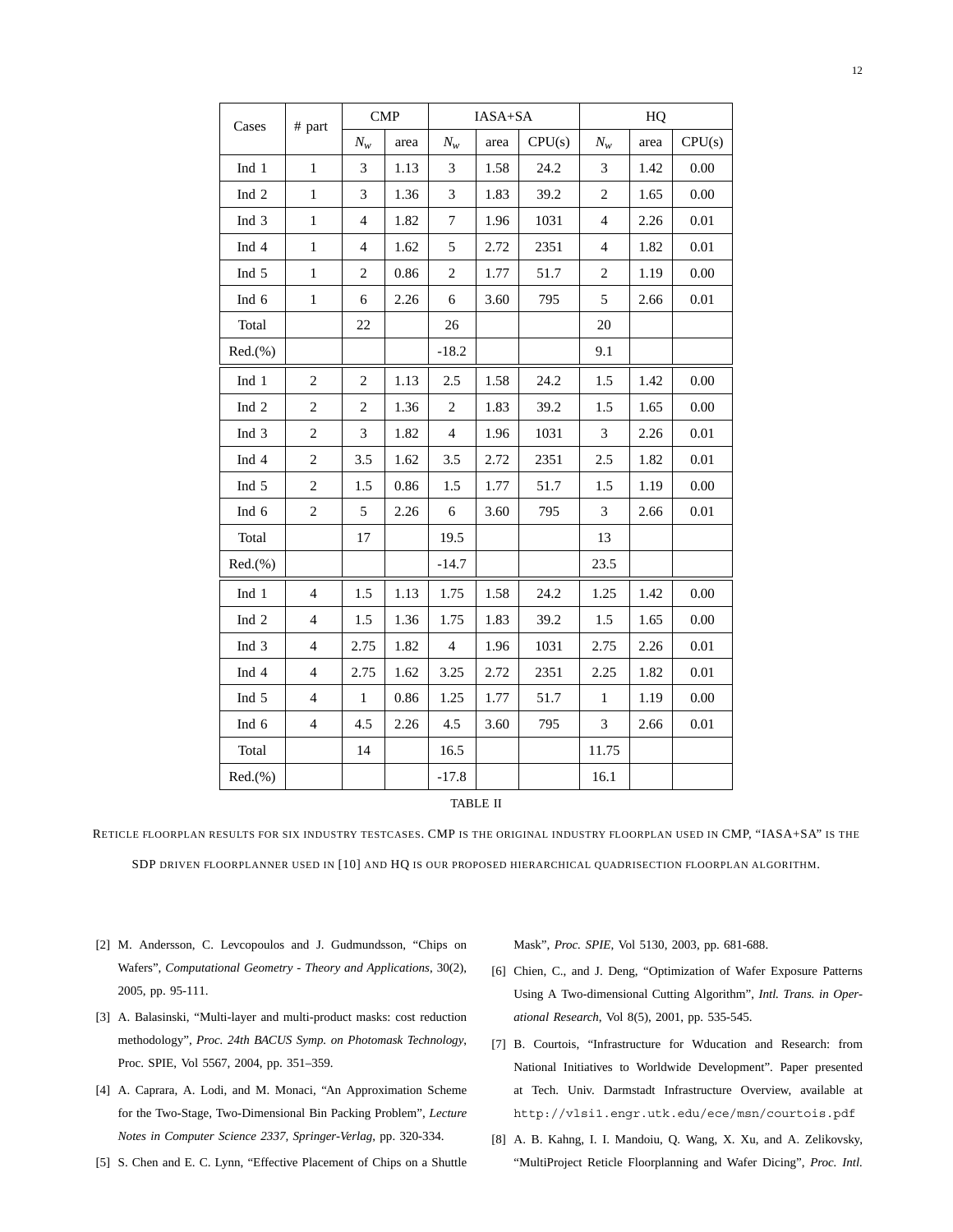| Cases   | # part         | <b>IASA</b>      |        |                | $E$ -IASA $\,$ |                | ILP      | <b>TLO</b>     |          |
|---------|----------------|------------------|--------|----------------|----------------|----------------|----------|----------------|----------|
|         |                | $N_w$            | CPU(s) | $N_w$          | CPU(s)         |                | CPU(s)   | $N_w$          | CPU(s)   |
| Ind 1   | $\mathbf{1}$   | $\overline{4}$   | 0.9    | 3              | 21.4           |                | 0.0      | 3              | 0.14     |
| Ind 2   | $\,1$          | 3                | 0.9    | 3              | 20.9           | 5              | 0.01     | 3              | 0.18     |
| Ind 3   | $\mathbf 1$    | $\overline{9}$   | 4.8    | 5              | 617            | 5              | 0.03     | $\overline{4}$ | 4.59     |
| Ind 4   | $\mathbf 1$    | $\tau$           | 26.1   | $\overline{4}$ | 1631           | 8              | 0.03     | $\overline{4}$ | 73.6     |
| Ind 5   | $\mathbf 1$    | $\overline{c}$   | 1.9    | $\mathbf{2}$   | 15.5           | $\overline{4}$ | 0.0      | $\overline{c}$ | 0.21     |
| Ind 6   | $\mathbf{1}$   | 13               | 13.2   | 6              | 2634           | 8              | 0.00     |                | 3.57     |
| Total   |                | 38               |        | 23             |                | 36             |          | 22             |          |
| Red.(%) |                |                  |        | 39.5           |                | 5.3            |          | 42.1           |          |
| Ind 1   | 2              | 3                | 2.6    | 2.5            | 37.0           | 3              | 0.0      | $\overline{2}$ | 0.05     |
| Ind $2$ | $\overline{2}$ | 3                | 2.3    | $\mathbf{2}$   | 18.8           | 2.5            | 0.0      | $\overline{2}$ | 0.06     |
| Ind 3   | $\mathbf{2}$   | $\tau$           | 16.8   | 4.5            | 1485           | 3.5            | $0.01\,$ | 3              | 3.98     |
| Ind 4   | $\overline{c}$ | 5                | 76.9   | 3.5            | 3041           | $\overline{4}$ | 0.02     |                | 0.76     |
| Ind 5   | $\overline{2}$ | $\overline{c}$   | 5.7    | 1.5            | 17.7           | $\overline{c}$ | $0.0\,$  |                | 0.21     |
| Ind 6   | $\overline{2}$ | 9                | 37.4   | 5              | 4457<br>5      |                | 0.02     | 5              | 0.04     |
| Total   |                | 29               |        | 18.5           |                | 20             |          | 17             |          |
| Red.(%) |                | 23.7             |        | 51.3           |                | 47.4           |          | 55.3           |          |
| Ind $1$ | $\overline{4}$ | $\boldsymbol{2}$ | 6.5    | 1.75           | 31.4           | 1.75           | $0.01\,$ | 1.5            | $0.02\,$ |
| Ind $2$ | $\overline{4}$ | $\sqrt{2}$       | 6.3    | 1.75           | 29.9           | 2.25           | $0.0\,$  | 1.5            | $0.02\,$ |
| Ind 3   | $\overline{4}$ | $\tau$           | 44.8   | 3.75           | 2246           | 3              | $0.01\,$ | 2.75           | 0.17     |
| Ind 4   | $\overline{4}$ | $\overline{4}$   | 225    | 3              | 6176           | 3.25           | 0.03     | 2.75           | 0.72     |
| Ind 5   | $\overline{4}$ | $\mathbf{1}$     | 13.6   | $\mathbf{1}$   | 17.9           | $\mathbf{1}$   | $0.0\,$  | $\mathbf{1}$   | 0.01     |
| Ind 6   | $\overline{4}$ | 9                | 91.6   | 4.75           | 10606          | 4.75           | 0.02     | 4.5            | 0.82     |
| Total   |                | 25               |        | 16             |                | 16             |          | 14             |          |
| Red.(%) |                | 34.2             |        | 57.9           |                | 57.9           |          | 63.2           |          |

# TABLE III

WAFER DICING RESULTS FOR SIX TESTCASES. IASA IS THE ALGORITHM PROPOSED IN [10]; E-IASA IS OUR EXTENDED IASA HEURISTIC; ILP IS THE PROPOSED INTEGER LINEAR PROGRAMMING APPROACH; TLO REFERS TO OUR TWO LEVEL OPTIMIZATION ALGORITHM.

*Symp. on Physical Design*, pp. 70-77, April 2004.

Project Wafers", *Proc. Symposium on VLSI (ISVLSI)*, 2005.

- [9] A. B. Kahng, I. I. Mandoiu, X. Xu, and A. Zelikovsky, "Yield-driven multi-project reticle design and wafer dicing", *Proc. BACUS*, October 2005.
- [10] A. B. Kahng and S. Reda, "Reticle Floorplanning With Guaranteed Yield for Multi-Project Wafers", *Proc. International Conference On Computer Design*, pp. 106-110, October 2004.
- [11] R. D. Morse, "Multiproject Wafers: not just for million dollar mask sets", *Proc. SPIE*, Vol 5043, 2003, pp. 100-113.
- [12] M.-C. Wu and R.-B. Lin, "A Comparative Study on Dicing of Multiple
- [13] M.-C. Wu and R.-B. Lin, "Reticle Floorplanning and Wafer Dicing for Multiple Project Wafers", *Proc. Intl. Symposium on Quality Electronic Design*, 2005.
- [14] G. Xu, R. Tian, D.F. Wong, and A. Reich, "Shuttle Mask Floorplanning", *Proc. SPIE*, Vol 5256, pp. 185-194.
- [15] G. Xu, R. Tian, D. Z. Pan and M. D. F. Wong "A Multi-objective Floorplanner for Shuttle Mask Optimization", *Proc. SPIE*, Vol 5567, 2004, pp. 340-350.
- [16] G. Xu, R. Tian, D. Z. Pan and M. D. F. Wong "CMP Aware Shuttle